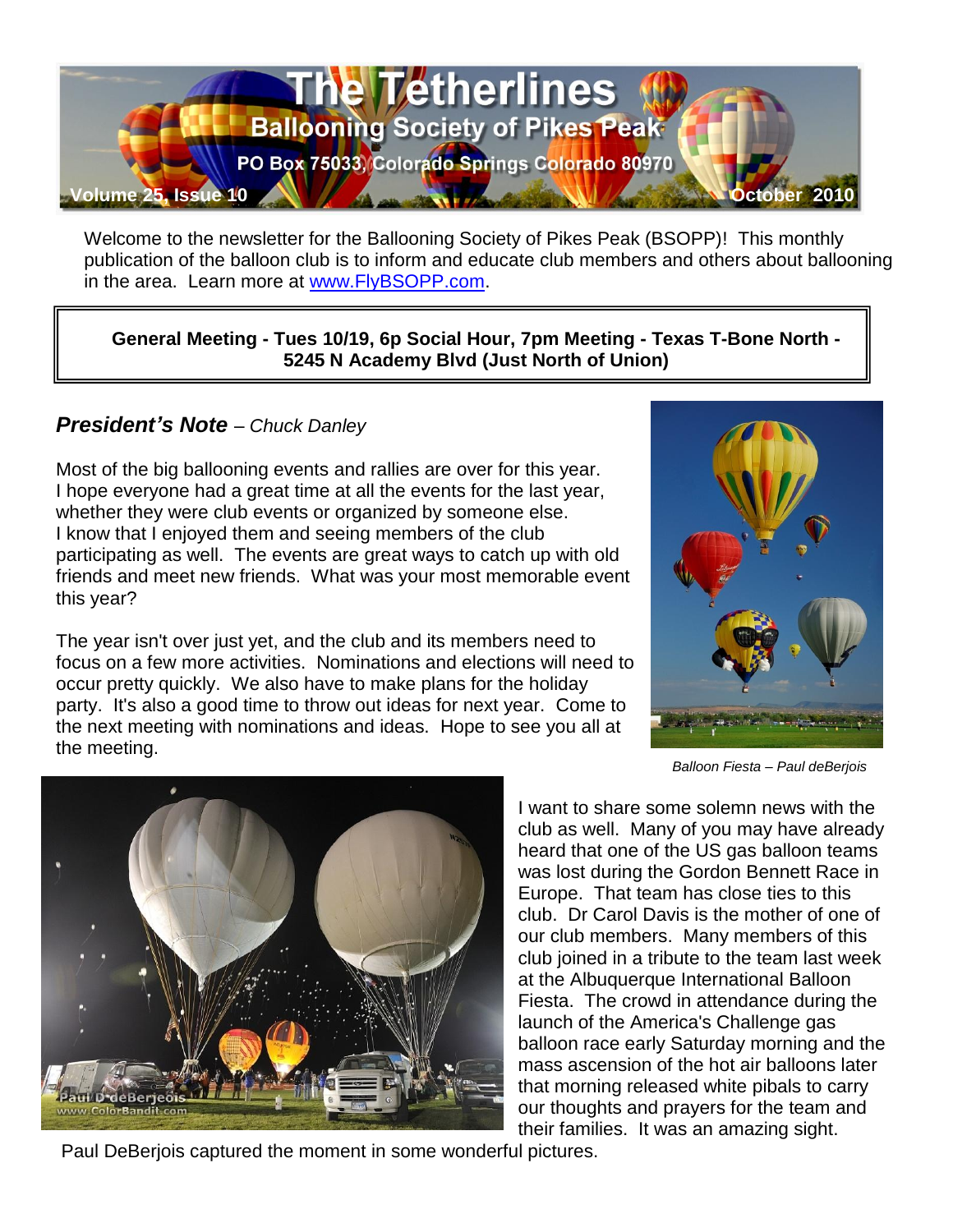## *Contact Information*

| <b>President</b>           | <b>Chuck Danley</b>     | (719) 963-1092 | veggiewizard@earthlink.net |
|----------------------------|-------------------------|----------------|----------------------------|
| <b>VP &amp; Treasurer</b>  | <b>Stephen Blucher</b>  | (719) 597-5683 | sblucher@juno.com          |
| <b>Secretary</b>           | <b>Peggy Sansom</b>     | (719) 531-5691 | peggysansom@yahoo.com      |
| <b>Director At Large</b>   | <b>Nolan Schuler</b>    | (719) 209-5920 | schulernp@comcast.net      |
| <b>Director At Large</b>   | <b>Greg Littlejohn</b>  | (719) 660-6594 | gregandlindal@msn.com      |
| <b>Director At Large</b>   | Paul deBerjeois         | (719) 266-8483 | pandpdeb@yahoo.com         |
| <b>Director At Large</b>   | <b>Connie Moreland</b>  | (719) 574-4619 | balloonprincess@att.net    |
| Photography                | Paul D deBerjeois       | (719) 200-8713 | paul@colorbandit.com       |
| <b>Events Coordinator</b>  | Peggy Sansom            | (719) 531-5691 | peggysansom@yahoo.com      |
| Webmasters                 | <b>Joe Lillard</b>      | (719) 597-6553 | LJoeL@aol.com              |
|                            | Dave Yob                | (719) 574-0686 | ysoft@att.net              |
| <b>Newsletter Editor</b>   | <b>Kimberly Barnett</b> | (719) 649-9187 | barnettkim@yahoo.com       |
| Historian                  | Patsy Buchwald          | (719) 471-2066 | patsy@balloonclassic.com   |
| <b>Safety Officer</b>      | <b>Russ Robinson</b>    | (719) 488-8957 | russanna@q.com             |
| <b>Crew Development</b>    | <b>Kinda Schuler</b>    | (719) 209-5922 | schuflies@comcast.net      |
| <b>Community Relations</b> | <b>Frank Hunter</b>     | (719) 339-2602 | fhunter4139@msn.com        |
| Membership                 | <b>Kimberly Barnett</b> | (719) 649-9187 | barnettkim@yahoo.com       |

# *Treasurer's Report*

Third Quarter BSOPP Financial Income: Dues: \$380.00 Spent:

|        | Celebration of Honor Fly:           | \$250.00 |
|--------|-------------------------------------|----------|
|        | Tetherlines:                        | \$121.90 |
|        | <b>Club Door Prizes:</b>            | \$45.00  |
|        | 3 <sup>rd</sup> Quarter B'day Cake: | \$16.99  |
|        | <b>August Speaker Dinner:</b>       | \$14.45  |
| Total: |                                     | \$448.34 |

Checking \$1450.87 Savings \$1060.77 Petty Cash\$ 26.59



**Call Us Today** RE/MAX Performance, Inc.



*Late September Flight – Gloria O'Connor*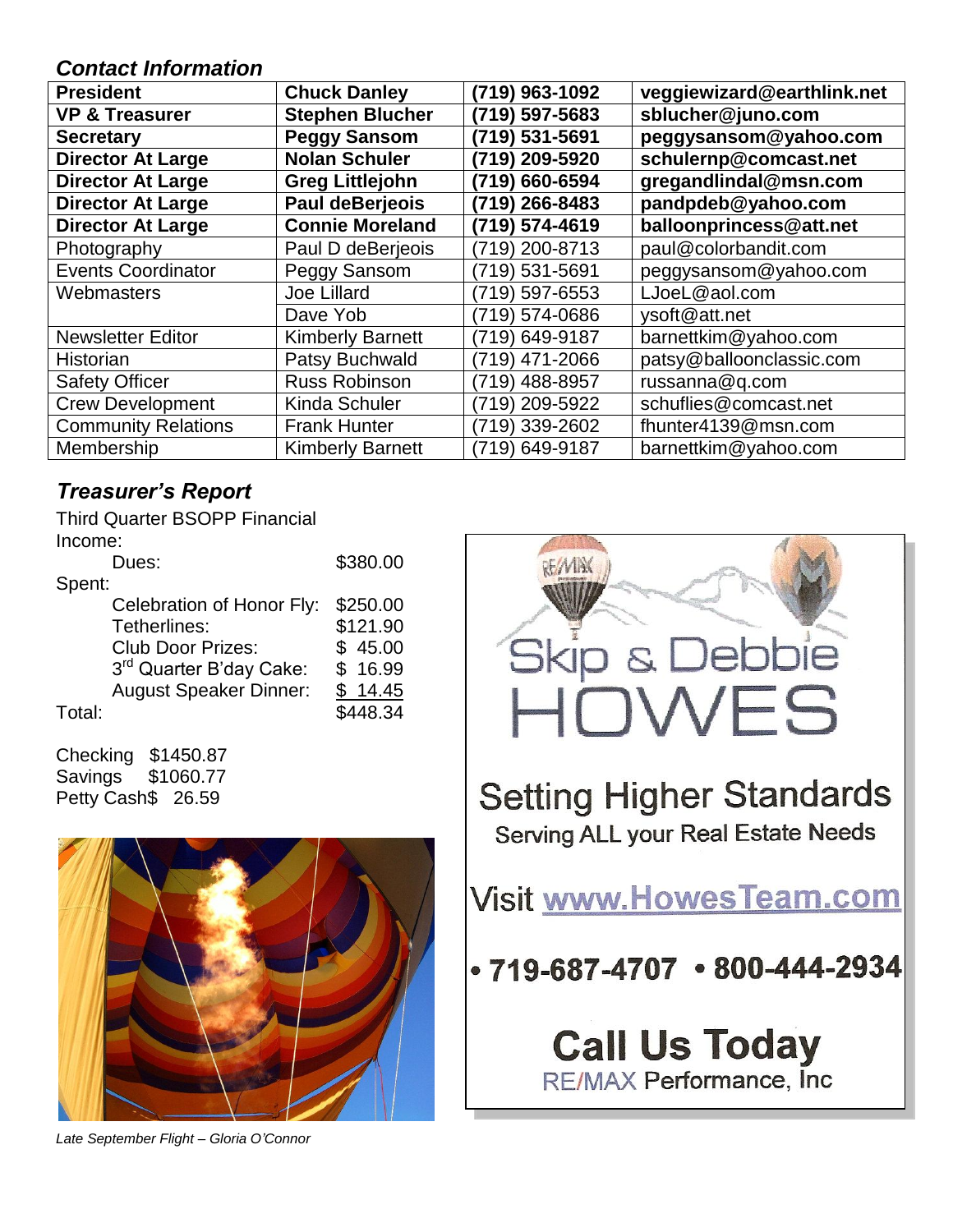## *Sunrise / Sunset Location: W104 48, N38 51 (Colorado Springs CO) All times Mountain Time*

| October 2010 |             |            |     |             |            |     |             |            |     |             |            |     |             |            |
|--------------|-------------|------------|-----|-------------|------------|-----|-------------|------------|-----|-------------|------------|-----|-------------|------------|
| Day          | <b>Rise</b> | <b>Set</b> | Day | <b>Rise</b> | <b>Set</b> | Dav | <b>Rise</b> | <b>Set</b> | Day | <b>Rise</b> | <b>Set</b> | Day | <b>Rise</b> | <b>Set</b> |
|              | h m         | h m        |     | h m         | h m        |     | h m         | h m        |     | h m         | h m        |     | h m         | h m        |
|              | 655         | 1842       | 8   | 702         | 1831       | 15  | 709         | 1821       | 22  | 716         | 1811       | 29  | 723         | 1802       |
| 2            | 656         | 1840       | 9   | 703         | 1830       | 16  | 710         | 1819       | 23  | 717         | 1810       | 30  | 724         | 1801       |
| 3            | 657         | 1839       | 10  | 704         | 1828       | 17  | 711         | 1818       | 24  | 718         | 1808       | 31  | 725         | 1800       |
| 4            | 658         | 1837       | 11  | 705         | 1827       | 18  | 712         | 1816       | 25  | 719         | 1807       |     |             |            |
| 5            | 659         | 1836       | 12  | 706         | 1825       | 19  | 713         | 1815       | 26  | 720         | 1806       |     |             |            |
| 6            | 700         | 1834       | 13  | 707         | 1824       | 20  | 714         | 1814       | 27  | 721         | 1805       |     |             |            |
|              | 701         | 1833       | 14  | 708         | 1822       | 21  | 715         | 1812       | 28  | 722         | 1803       |     |             |            |

| November 2010 |             |      |     |             |      |     |             |      |     |             |            |     |             |            |
|---------------|-------------|------|-----|-------------|------|-----|-------------|------|-----|-------------|------------|-----|-------------|------------|
| Day           | <b>Rise</b> | Set  | Day | <b>Rise</b> | Set  | Day | <b>Rise</b> | Set  | Day | <b>Rise</b> | <b>Set</b> | Day | <b>Rise</b> | <b>Set</b> |
|               | h m         | h m  |     | h m         | h m  |     | h m         | h m  |     | h m         | h m        |     | h m         | h m        |
|               | 726         | 1759 | 8   | 634         | 1651 | 15  | 642         | 1645 | 22  | 649         | 1641       | 29  | 657         | 1638       |
| 2             | 727         | 1758 | 9   | 635         | 1651 | 16  | 643         | 1645 | 23  | 651         | 1641       | 30  | 658         | 1638       |
| 3             | 729         | 1757 | 10  | 636         | 1650 | 17  | 644         | 1644 | 24  | 652         | 1640       |     |             |            |
| 4             | 730         | 1755 | 11  | 637         | 1649 | 18  | 645         | 1643 | 25  | 653         | 1640       |     |             |            |
| 5             | 731         | 1754 | 12  | 639         | 1648 | 19  | 646         | 1643 | 26  | 654         | 1639       |     |             |            |
| 6             | 732         | 1753 | 13  | 640         | 1647 | 20  | 647         | 1642 | 27  | 655         | 1639       |     |             |            |
|               | 633         | 1652 | 14  | 641         | 1646 | 21  | 648         | 1642 | 28  | 656         | 1638       |     |             |            |

## *Upcoming Events Calendar*

#### **BSOPP Membership Meetings**

| <b>Date</b> | <b>Event</b>                     | <b>Location/Details</b>                |
|-------------|----------------------------------|----------------------------------------|
| 10/19       | <b>BSOPP General Meeting</b>     | 6pm, Texas T-Bone, 5245 N Academy Blvd |
| 10/23       | <b>BSOPP Club Fly</b>            | Holiday Inn's - Pilot Brief            |
| 10/11       | <b>BSOPP Board Meeting - All</b> | 6:30pm - location is TBD               |
|             | members are invited              |                                        |
| 11/16       | <b>BSOPP General Meeting</b>     | 6pm, Texas T-Bone, 5245 N Academy Blvd |
| 11/20       | <b>BSOPP Club Fly</b>            | Holiday Inn's -                        |

## **Flights, Rallies and Related Events** *(Tell them you saw it in BSOPP's Tetherlines!)*

| <b>Date</b> | Event                                       | <b>Location / Details</b>                         |
|-------------|---------------------------------------------|---------------------------------------------------|
| 10/23       | <b>BSOPP Club fly</b>                       | Holiday Inn's                                     |
| $10/29 -$   | <b>Taos Mountain Balloon Rally</b>          | Taos, NM - contact: Ed Smith 575-751-9877         |
| 10/31       |                                             | hotair@puebloballoon.com                          |
|             | 11/5 - 11/7   Page Hot Air Balloon Regatta  | Page, AZ - Bryan Hill - Bryan@PageElectric.org    |
|             |                                             | 928-645-2419                                      |
|             | 11/6 - 11/7   Arkansas Valley Balloon Fest. | Rocky Ford, CO - arkvalleyballoonfest@bresnan.net |
|             | 12/3 - 12/5   Red Rock Balloon Rally        | Gallup, NM - www.redrockballoonrally.com          |

**Look for more events at [http://www.BFA.net](http://www.bfa.net/)**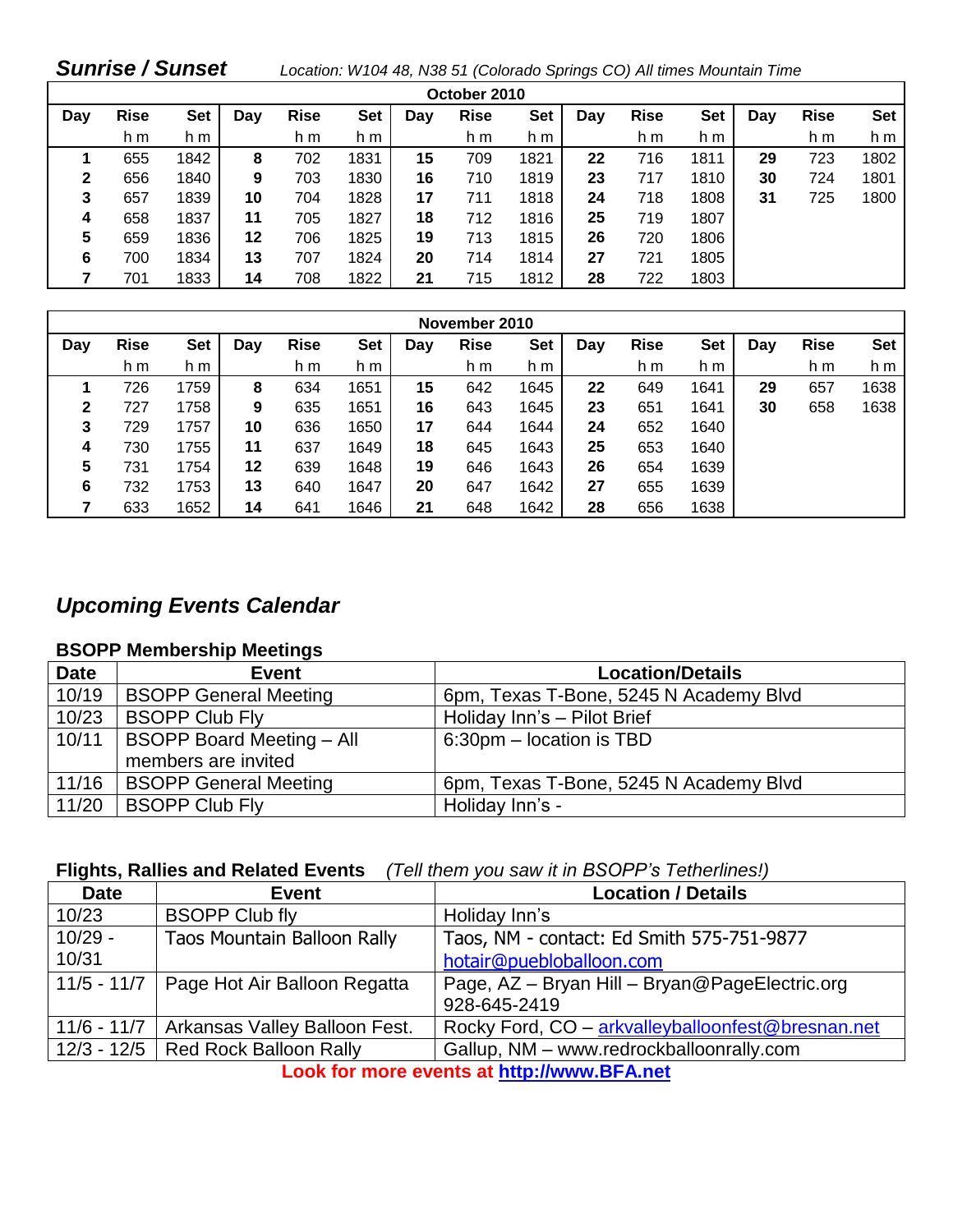### *FAR out – Stephen Blucher*

FAR Part 61.3 changed awhile back, due to Homeland Security measures. In case pilots missed it, along with your pilot certificate, you must now carry on your person and have available for inspection by The Administrator (that means the FAA folks), an authorized representative of the National Transportation Safety Board or any Federal, State or local law enforcement officer; 61.3(l), a government issued picture ID (driver's license, military ID, passport). It is all part of measures being taken in an attempt to make security more stringent for those plying the skies. It is the rule and must be adhered to, though several of the 9/11 perpetrators carried driver's licenses from the states in which they lived.

FAR 61.3(a) states, "A person may not act as pilot flight crewmember in command or *in any other capacity as a required pilot* (my emphasis) of a civil aircraft of U.S. registry, unless that person has a valid pilot certificate…." This is being brought up is because some pilots exit their balloons and allow non-certificated personnel to be in charge during a glow/tether. It has been reported a recent tether was carried out without a certified pilot present. *Balloon Fiesta – Kinda Schuler*



Whether a balloon is "airworthy"; whether it leaves the ground, even inches to shift positions, or not, it is an aircraft and must have a certified pilot on board. Yes, a student pilot may do a glow, **but** only if they are the sole occupant. People added in or on the basket for ballast would be considered passengers…not legal for a student. At least one FAA FSDO considers an inflated balloon "capable of flight".

At a glow of a large contingent of aerostats, it was alleged that during the assembly of a balloon, restraining pins were not put in place and no final check made prior to inflation. The burners fell from their mount causing injury and damage. In the aftermath, it was discovered one burner modified to be used solely for glow purposes and no longer "airworthy". At last report, no FAA actions had been taken, as the balloon was not in flight.



Many pilots at one time or another have done things not in compliance with the FARs…little discrepancies not meant to defy the rules but more due to the lack of understanding. Each certified pilot and balloon owner should do their best to comply with the FARs because one never knows how a particular official will interpret those rules…and it is part of safety first.

Good flying everyone!

*Balloon Fiesta – Kinda Schuler*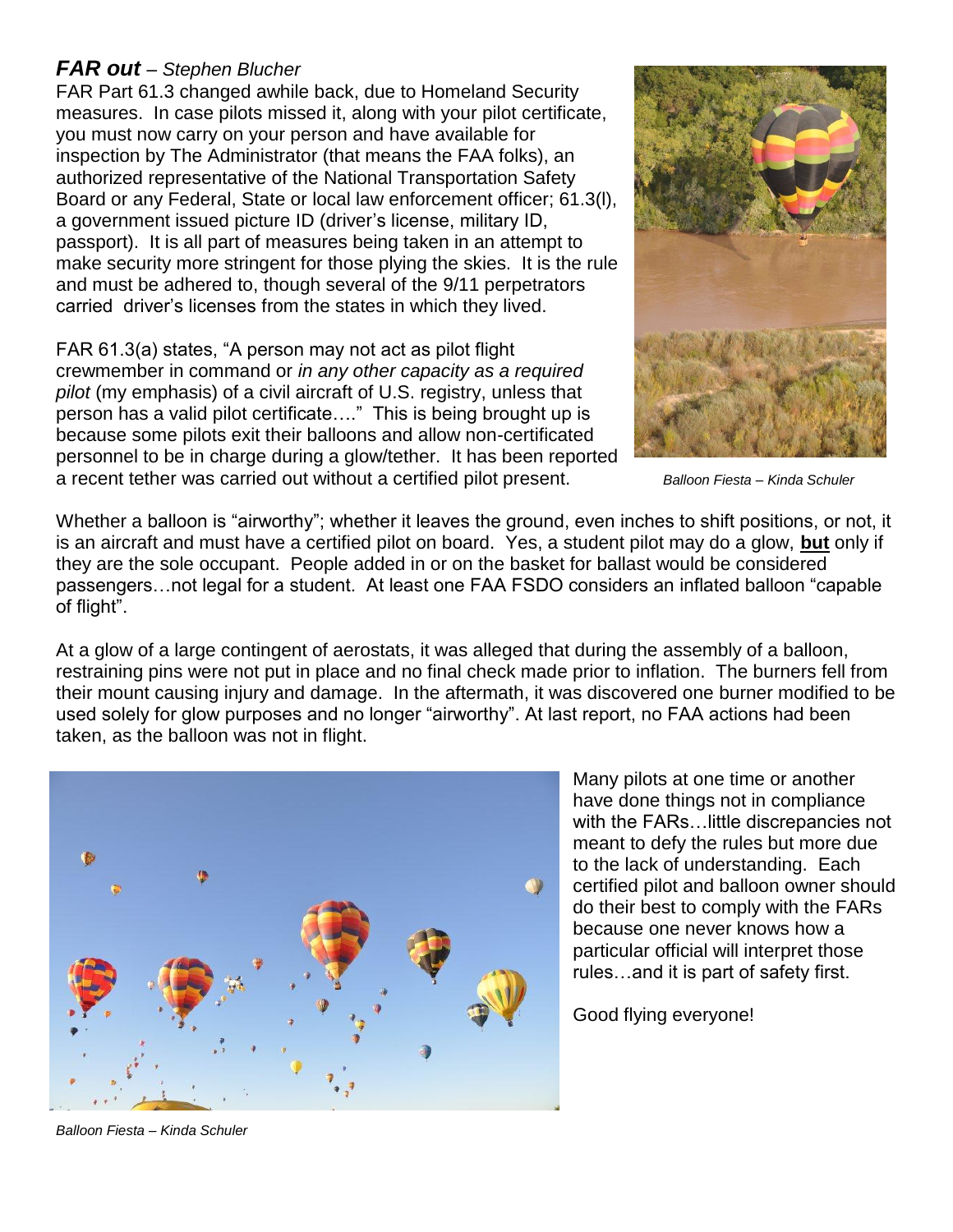## *BSOPP October Board Meeting*

Balloon Society of Pikes Peak Board of Directors Meeting 10/13/10 The meeting was held at The Airplane Restaurant and called to order at 6:43pm by Chuck Danley. Board and Club members attending:

Chuck Danley Greg Littlejohn Kimberly Barnett Stephen Blucher Nolan Schuler Paul deBerjeois

1. Treasures Report - We have approx \$2500.00 in all accounts combined *Balloon Fiesta – Paul deBerjois*



- 2. Discussion of new possible members from recent flying activities
- 3. Club fly the 23rd of October in Colorado Springs @ the Holiday Inn's
- 4. Future events discussed Winterfest (need a location)and New Years Eve Glow (will be held in conjunction with Care and Share again with an Oreos and Cheerios theme)
- 5. Balloonmeister proposed the idea of possibly looking at perminate X's in town for future use and doing a choose your landing spot before you launch for this upcoming club fly.
- 6. 2 Board positions will be opening up so need to ask club members who would like to run to create short bio's for November newsletter.

Meeting adjourned at 7:12pm

Kimberly Barnett Newsletter Editor/Stand-in Secretary



*Balloon Fiesta – Kimberly Barnett*



 *Balloon Fiesta – Paul deBerjois*